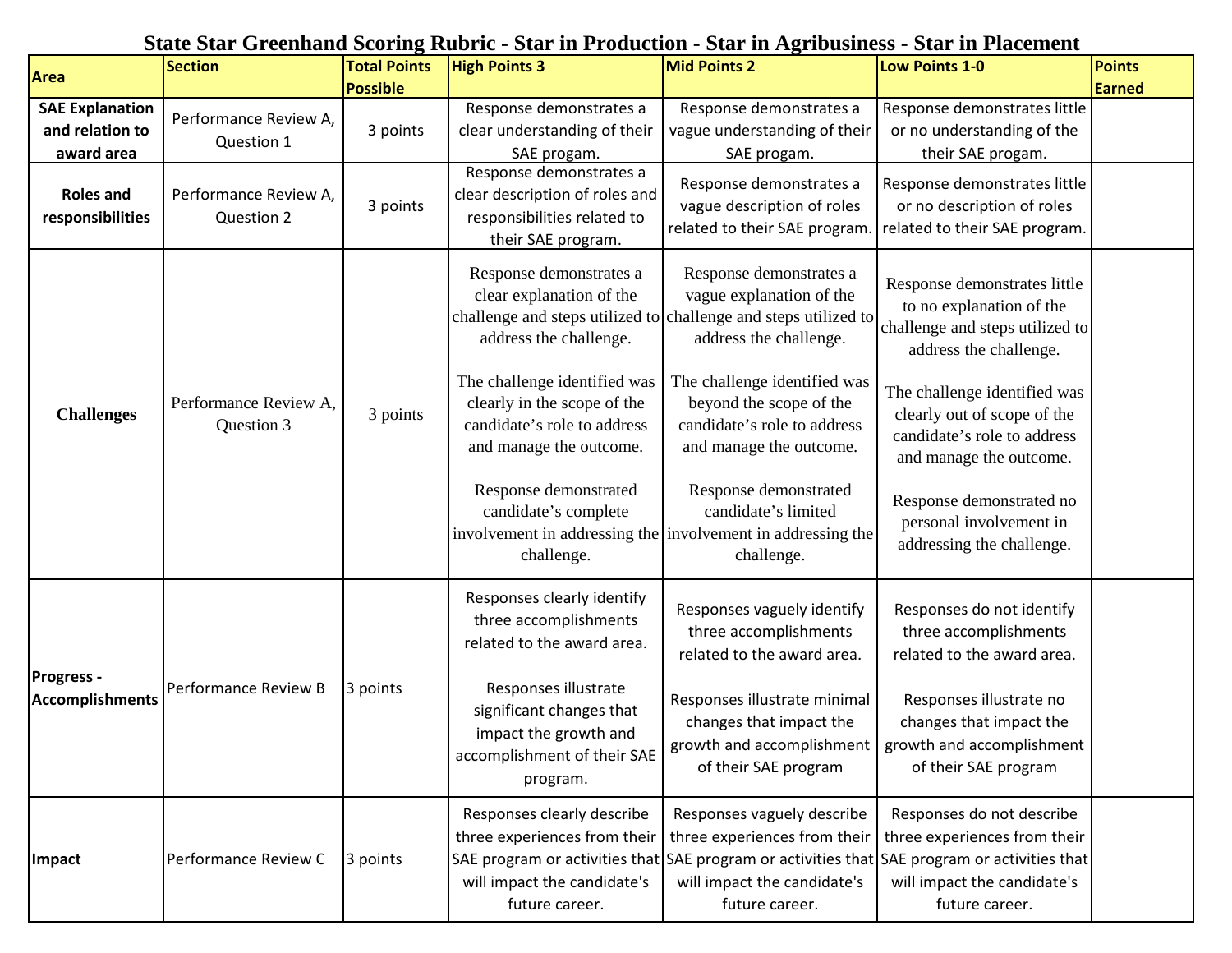| Area                                                               | <b>Section</b>                                        | <b>Total Points</b>                                | <b>High Points 15-11</b>                                                                                                                                                                                                                                                                                                                    | Mid Points 10-6                                                                                                                                            | <b>Low Points 5-0</b>                                                                                                                                                                                                                                               | <b>Points</b>                                                          |
|--------------------------------------------------------------------|-------------------------------------------------------|----------------------------------------------------|---------------------------------------------------------------------------------------------------------------------------------------------------------------------------------------------------------------------------------------------------------------------------------------------------------------------------------------------|------------------------------------------------------------------------------------------------------------------------------------------------------------|---------------------------------------------------------------------------------------------------------------------------------------------------------------------------------------------------------------------------------------------------------------------|------------------------------------------------------------------------|
|                                                                    |                                                       | <b>Possible</b>                                    |                                                                                                                                                                                                                                                                                                                                             |                                                                                                                                                            |                                                                                                                                                                                                                                                                     | <b>Earned</b>                                                          |
| Skill Development<br>&<br><b>Contribution to</b><br><b>Success</b> | Skill Development &<br><b>Contribution to Success</b> | 15 Points<br>(2.5 points<br>possible per<br>skill) | Response demonstrates skills Response demonstrates<br>that are appropriate for the<br>size, scope and<br>responsibilities of the<br>program.<br>Response demonstrates<br>application of skill attainment application of skill attainment<br>with significant impact on the with limited impact on the<br>overall success of the<br>program. | some skills appropriate for<br>the size, scope and<br>responsibilities of the<br>program.<br>Response demonstrates<br>overall success of the<br>program.   | Response demonstrates skills<br>or identifies inappropriate<br>skills for the size, scope and<br>responsibilities of the<br>program.<br>Response demonstrates<br>application of skill attainment<br>with little impact on the<br>overall success of the<br>program. | $\overline{\text{Skill}}$<br>Skill<br>Skill<br>Skill<br>Skill<br>Skill |
| <b>Area</b>                                                        | <b>Section</b>                                        | <b>Total Points</b><br><b>Possible</b>             | <b>High Points 3</b>                                                                                                                                                                                                                                                                                                                        | <b>Mid Points 2</b>                                                                                                                                        | <b>Low Points 1-0</b>                                                                                                                                                                                                                                               | <b>Points</b><br><b>Earned</b>                                         |
| Résumé                                                             |                                                       | 3 points                                           | Resume provides relevant<br>information to support the<br>growth and overall<br>achievement of the candidate                                                                                                                                                                                                                                | Resume provides somewhat<br>relevant information to<br>support the growth and<br>overall achievement of the<br>candidate.                                  | Resume provides irrelevant<br>information to support the<br>growth and overall<br>achievement of the<br>candidate.                                                                                                                                                  |                                                                        |
| <b>Area</b>                                                        |                                                       | <b>Total Points</b><br><b>Possible</b>             | <b>High Points 6-5</b>                                                                                                                                                                                                                                                                                                                      | Mid Points 4-3                                                                                                                                             | Low Points 2 - 0                                                                                                                                                                                                                                                    | <b>Points</b><br><b>Earned</b>                                         |
| <b>Photographs and</b><br>captions Star<br><b>Application</b>      |                                                       | 6 points                                           | Candidate submitted six high<br>quality photos with clearly<br>descriptive captions that<br>demonstrate the overall<br>growth and success of the<br><b>SAE</b>                                                                                                                                                                              | Candidate submitted six<br>quality photos with slightly<br>descriptive captions that<br>demonstrate the overall<br>growth and success of the<br><b>SAE</b> | Candidate submitted six poor<br>quality photos with non<br>descriptive captions that<br>demonstrate the overall<br>growth and success of the<br><b>SAE</b>                                                                                                          |                                                                        |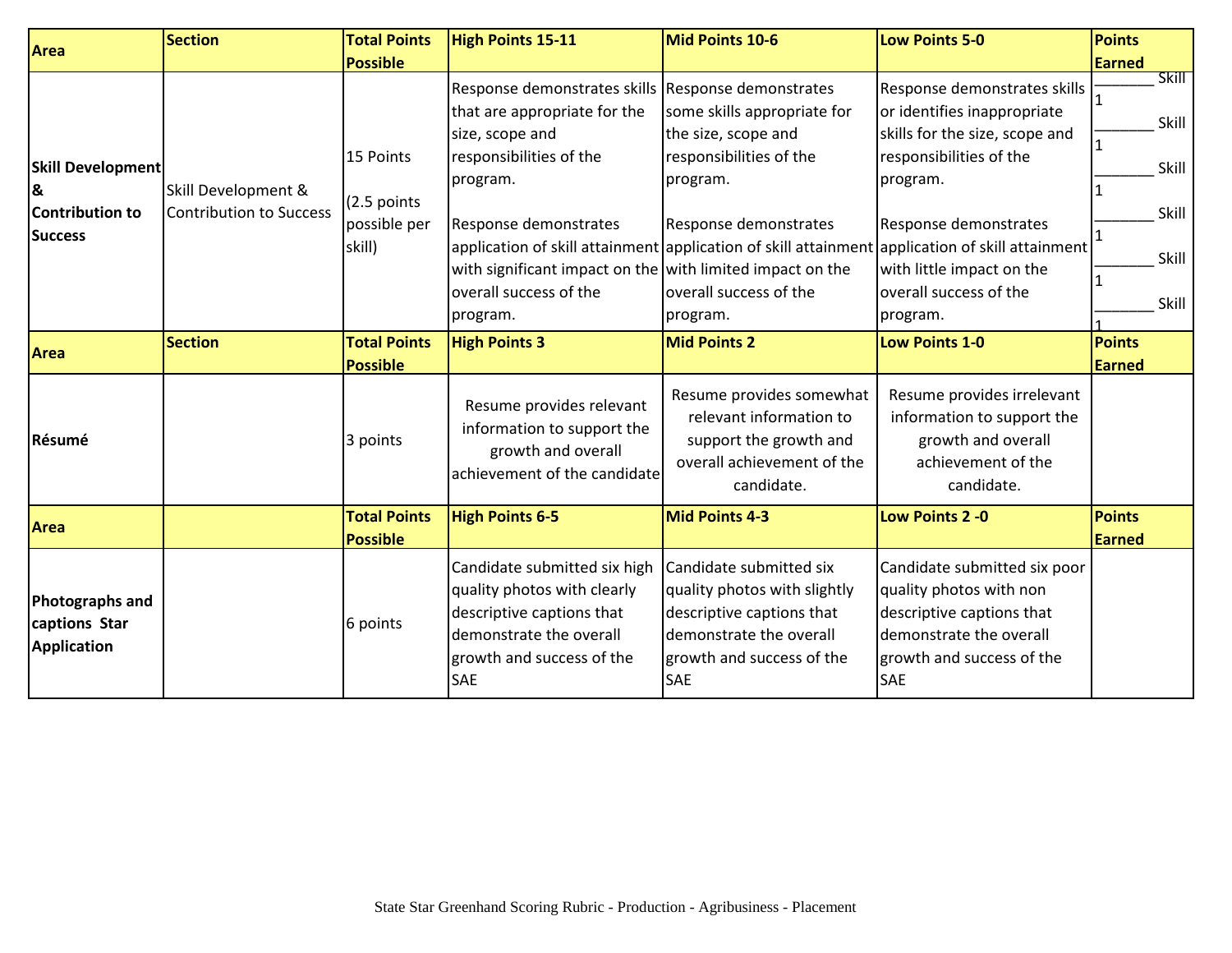| <b>Area</b>                          |                              | <b>Total Points</b> | High Points 2 - 1.1             | Mid Points 1 - .5                                             | Low Points .5 - 0             | <b>Points</b> |
|--------------------------------------|------------------------------|---------------------|---------------------------------|---------------------------------------------------------------|-------------------------------|---------------|
|                                      |                              | <b>Possible</b>     |                                 |                                                               |                               | Earned        |
|                                      | 2 Recommendations            | 2 points            | Statements emphasizes the       | Statements support some                                       | Statements do not/or are      |               |
|                                      | Ag Advisor (required)        |                     | student's accomplishments       | accomplishments and                                           | extremely limited in          |               |
|                                      | business                     |                     | that have been made in their    | information provided in the                                   | supporting the information    |               |
|                                      | affiliate and/or             |                     | <b>Star area.</b>               | star application.                                             | and accomplishments           |               |
| <b>Recommendation</b>                | employer                     |                     |                                 |                                                               | included in the application.  |               |
| s [Ag Advisor                        |                              |                     | Statements support the          | Names, titles and signatures                                  |                               |               |
| required];                           |                              |                     | information included in the     | of persons making the                                         | Names, titles and/or          |               |
| business affiliate                   |                              |                     | application.                    | statements are present.                                       | signatures of persons making  |               |
| and/or employer                      |                              |                     | Names, titles and signatures    |                                                               | the statements are absent.    |               |
|                                      |                              |                     | of the persons making the       |                                                               |                               |               |
|                                      |                              |                     | statements are present.         |                                                               | Statements not included       |               |
|                                      |                              |                     |                                 |                                                               | equals zero points.           |               |
|                                      |                              |                     |                                 |                                                               |                               |               |
| <b>Area</b>                          |                              | <b>Total Points</b> | <b>High Points 2</b>            | <b>Mid Points 1</b>                                           | <b>Low Points 0</b>           | <b>Points</b> |
|                                      |                              | <b>Possible</b>     |                                 |                                                               |                               | <b>Earned</b> |
|                                      |                              | 2 points            | Candidate made no errors in     | Candidate made minimal                                        | Candidate made excessive      |               |
|                                      |                              |                     | grammar or spelling that        | errors in grammar or spelling                                 | errors in grammar or spelling |               |
| <b>Spelling and Grammar</b>          |                              |                     | distracts the reader from the   | that distracts the reader from that distracts the reader from |                               |               |
|                                      |                              |                     | content.                        | the content.                                                  | the content.                  |               |
|                                      | <b>Section</b>               | <b>Total Points</b> | <b>High Points 3</b>            | <b>Mid Points 2</b>                                           | <b>Low Points 1-0</b>         | <b>Points</b> |
| <b>Area</b>                          |                              | <b>Possible</b>     |                                 |                                                               |                               | <b>Earned</b> |
|                                      | <b>Section C</b> FFA Offices | 3 points            | Evidence of a significant level | Evidence of a moderate level                                  | Evidence of little to no      |               |
| <b>AET SAE Record</b><br><b>Book</b> | <b>Section D POA</b>         |                     | of involvement in chapter       | of involvement in chapter                                     | involvement in chapter and    |               |
|                                      | Committees                   |                     | and community.                  | and community.                                                | community.                    |               |
|                                      | <b>Section E Journal</b>     |                     |                                 |                                                               |                               |               |
|                                      |                              |                     |                                 |                                                               |                               |               |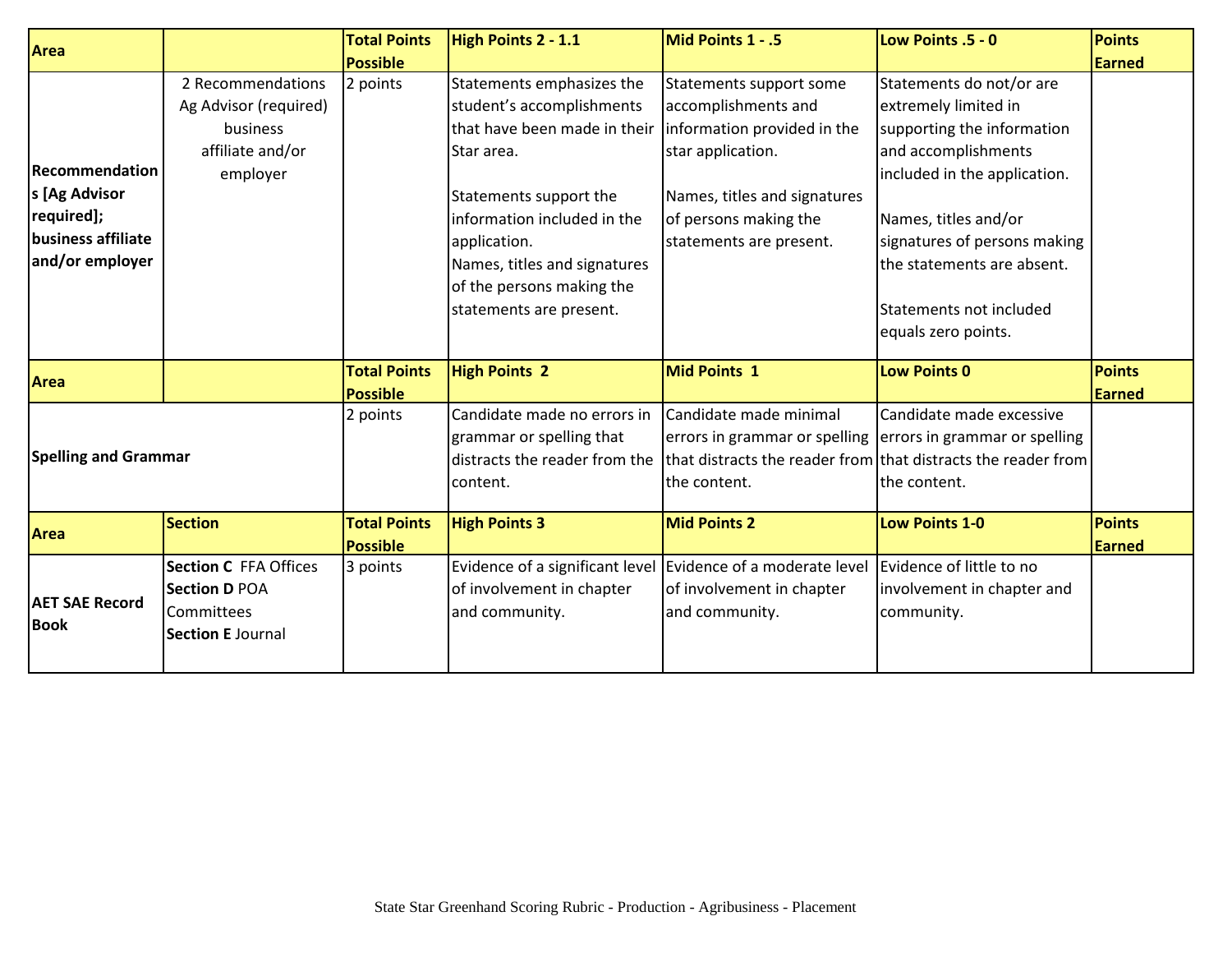| <b>Area</b>           |                                                | <b>Total Points</b> | High Points 2 - 1.1              | Mid Points 1 - .5              | Low Points .5 - 0                | <b>Points</b> |
|-----------------------|------------------------------------------------|---------------------|----------------------------------|--------------------------------|----------------------------------|---------------|
|                       |                                                | <b>Possible</b>     |                                  |                                |                                  | Earned        |
|                       |                                                |                     | A clear and detailed             | A vague and minimal            | Little or no "Description" is    |               |
|                       | Description                                    | 2 points            | "Description" is provided for    | "Description" is provided for  | provided for each qualifying     |               |
|                       |                                                |                     | each qualifying enterprise.      | each qualifying enterprise.    | enterprise. (Blank = 0 score)    |               |
|                       |                                                |                     | A clear & realistic plan         | A vague or unrealistic plan    | Little or no plan showing little |               |
| <b>AET SAE Record</b> | Time Investment                                | 2 points            | showing high personal            | showing low personal           | or no personal involvement is    |               |
| <b>Book</b>           |                                                |                     | involvement is provided for      | involvement is provided for    | provided for each qualifying     |               |
|                       |                                                |                     | each qualifying enterprise.      | each qualifying enterprise.    | enterprise. (Blank = 0)          |               |
| Agricultural          |                                                |                     | A clear & realistic description  | A vague or unrealistic         | Little or no description         |               |
| <b>Experiences</b>    | <b>Financial Investment</b>                    | 2 points            | is provided for each             | description is provided for    | provided for each or some        |               |
| (SAEs)                |                                                |                     |                                  | each or some qualifying        | qualifying enterprise(s).        |               |
|                       |                                                |                     | qualifying enterprise.           | enterprise(s).                 | $(Blank = 0)$                    |               |
| <b>Section F</b>      |                                                | 2 points            | A clear & realistic plan is      | A vague or unrealistic plan is | Little or no plan is provided    |               |
|                       | Capital Investment                             |                     | provided for each qualifying     | provided for each qualifying   | for each qualifying              |               |
|                       |                                                |                     | enterprise.                      | enterprise.                    | enterprise. $(Blank = 0)$        |               |
|                       | <b>SAE</b><br>Learning Objectives              | 2 points            | Three or more clear and          | Some vaguely detailed          | Little or no "Learning           |               |
|                       |                                                |                     | detailed "Learning               | "Learning Objectives" are      | Objectives" are provided for     |               |
| Agreement/Plan        |                                                |                     | Objectives" are provided for     | provided for each qualifying   | each qualifying enterprise.      |               |
|                       |                                                |                     | each qualifying enterprise.      | enterprise.                    | $(Blank = 0)$                    |               |
|                       | Journal - Experience<br><b>Related Activiy</b> | 2 points            | <b>Extensive and descriptive</b> | Some vaguely detailed          | Few or no entries are            |               |
|                       |                                                |                     | entries are provided for each    | entries are provided for each  | provided for each qualifying     |               |
|                       |                                                |                     | qualifying enterprise.           | qualifying enterprise.         | enterprise. (Blank = 0)          |               |